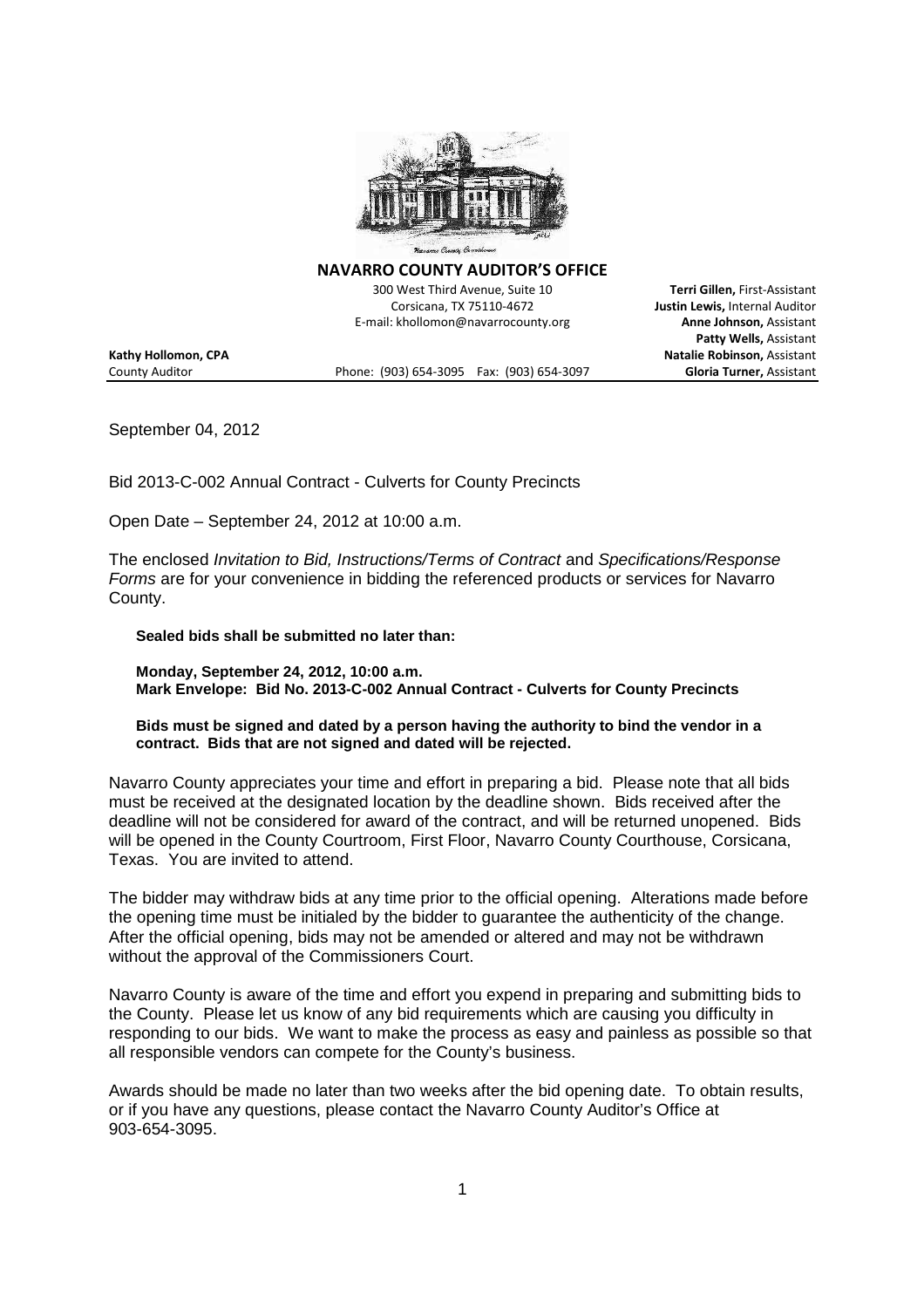By order of the Commissioners Court of Navarro County, Texas, sealed bids will be accepted for:

## **Annual Contract - Culverts for County Precincts**

Navarro County reserves the right to reject any or all bids for the products covered in this bid request and to waive any informalities or defects in the bidding and to accept such bids as it shall deem to be in the best interest of Navarro County.

**BIDS MUST BE SUBMITTED on the forms included for that purpose on pages 9-15**. Each bid should be signed by a person having the authority to bind the vendor in a contract, placed in a sealed envelope and marked clearly on the outside as shown below:

## **Bids should be clearly marked** *- Bid No. 2013-C-002 Annual Contract - Culverts for County Precincts.*

BIDS SHOULD BE RETURNED TO the following address on or before **Monday, September 24, 2012, no later than 10:00 a.m.**

> Navarro County Auditor's Office Navarro County Courthouse 300 West Third Avenue, Suite 10 Corsicana, Texas 75110

*FACSIMILE TRANSMITTALS WILL NOT BE ACCEPTED*

*All bids must be received in the County Auditor's Office before the opening date and time.*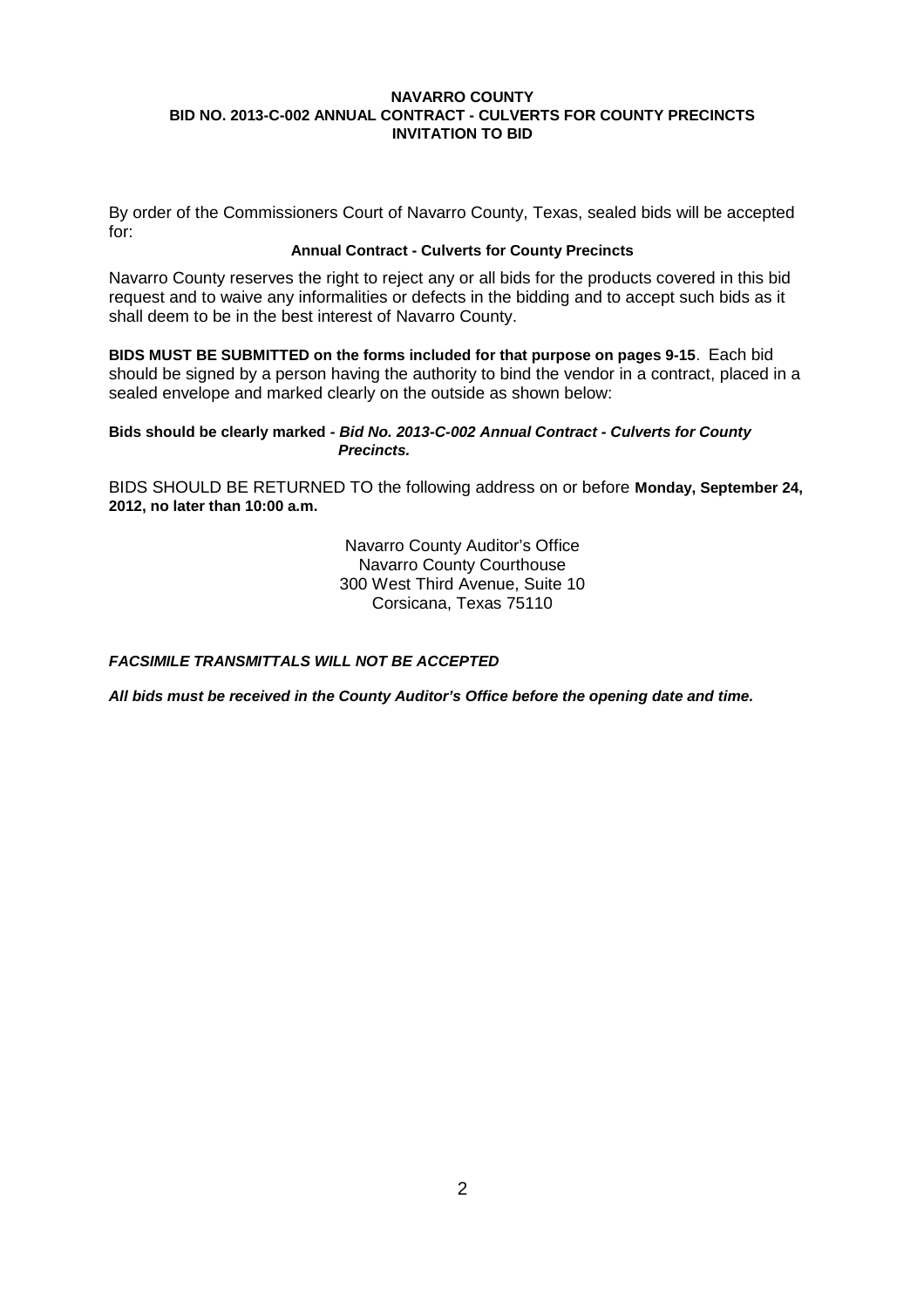Navarro County is requesting bids on Annual Contract(s) for Culverts for County Precincts. Bids must be submitted on the attached forms. By returning this bid with a price quote, vendors certify and agree that:

*Funding:* Funds for payment have been provided through the Navarro County budget approved by the Commissioners Court for the fiscal year ending September 30, 2013.

*Late Bids:* Bids received in the County Auditor's Office after the submission deadline will be considered void and unacceptable. Navarro County is not responsible for lateness or nondelivery of mail, carrier, etc., and the date/time stamp of the County Auditor's Office shall be the official time of receipt.

*Altering Bids:* Bids cannot be altered or amended after the submission deadline. Any interlineation, alteration or erasure made before the opening time must be initialed by the signer of the bid, guaranteeing authenticity.

*Withdrawal of Bid:* A bid may not be withdrawn or canceled by the bidder without the permission of the County for a period of ninety (90) days following the date designated for the receipt of bids, and bidder so agrees upon submittal of their bid.

**Sales Tax:** Navarro County is exempt, by law, from payment of Texas Sales Tax and Federal Excise Tax.

*Contract:* This bid, when properly accepted by Navarro County, shall constitute a contract equally binding between the successful bidder and Navarro County. No different or additional terms will become a part of this contract with the exception of change orders.

*Change Orders:* No oral statement of any person shall modify or otherwise change, or affect, the terms, conditions or specifications stated in the resulting contract. The Navarro County Auditor will make all change orders to the contract in writing.

*Delivery:* All delivery and freight charges (FOB Navarro County Courthouse) are to be included in the bid price.

*Conflict of Interest:* No public official shall have interest in this contract, in accordance with *Vernon's Texas Codes Annotated, Local Government Code*, Title 5, Subtitle C, Chapter 171.

*Ethics:* The bidder shall not offer or accept gifts or anything of value nor enter into any business arrangement with any employee, official or agent of Navarro County.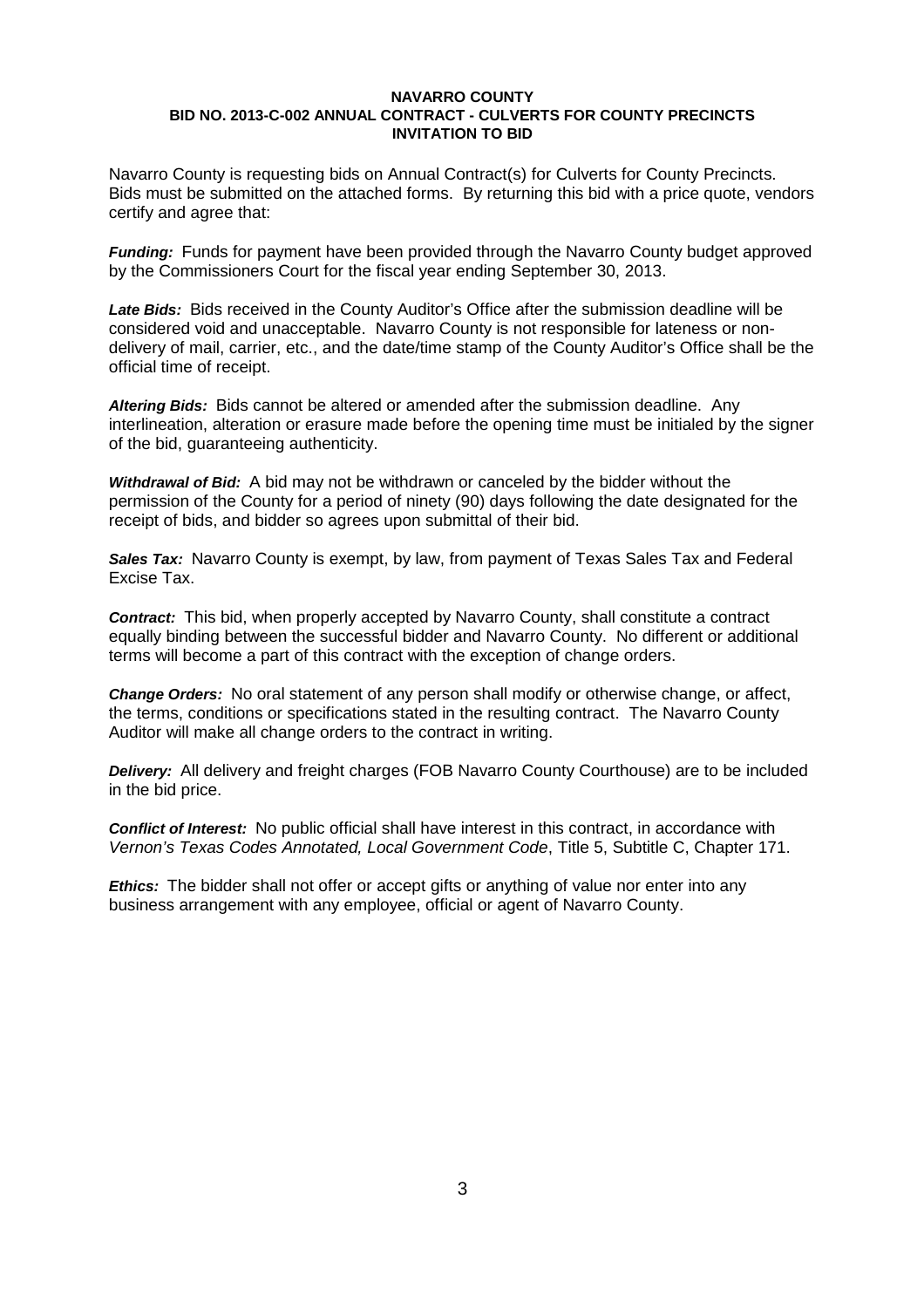*Exceptions/Substitutions:* All bids meeting the intent of this invitation to bid will be considered for award. Bidders taking exception to the specifications, or offering substitutions, shall state these exceptions in the section provided or by attachment as part of this bid. The absence of such a list shall indicate that the bidder has not taken exceptions and shall hold the bidder responsible to perform in strict accordance with the specifications of the invitation. The Navarro County Commissioners Court reserves the right to accept any and all or none of the exception(s)/substitution(s) deemed to be in the best interest of the County.

*Addenda:* Any interpretations, corrections or changes to this *Invitation to Bid* and *Specifications* will be made by addenda. Sole issuing authority of addenda shall be vested in the Navarro County Auditor. Addenda will be mailed to all that are known to have received a copy of this *Invitation to Bid*. Bidders shall acknowledge receipt of all addenda.

*Bids must comply* with all Federal, State, county and local laws concerning these type purchases.

*Davis-Bacon and Related Acts:* Attention is called to the fact that not less than the federally determined prevailing (Davis-Bacon and Related Acts) wage rate, as issued by the Texas Department of Housing and Community Affairs and contained in the contract documents, must be paid on this project. In addition, the successful bidder must ensure that employees and applicants for employment are not discriminated against because of race, color, religion, sex, age or national origin.

*Design, Strength, Quality* of materials must conform to IBC 2006 (International Building Code).

*Minimum Standards for Responsible Prospective Bidders:* A prospective bidder must affirmatively demonstrate their responsibility and meet the following requirements:

- 1. Have adequate financial resources, or the ability to obtain such resources as required;
- 2. Be able to comply with the required or proposed delivery schedule;
- 3. Have a satisfactory record of performance;
- 4. Have a satisfactory record of integrity and ethics, and;
- 5. Be otherwise qualified and eligible to receive an award.

Navarro County may request representation and other information sufficient to determine the bidder's ability to meet these minimum requirements listed above.

*References:* Navarro County requests bidders to supply a list of at least three (3) references where like products have been sold by their company. Include name of reference, address, telephone number and name of representative.

*Bidder Shall Provide,* with this bid response, all documentation required by this *Invitation to Bid*. Failure to provide this information may result in rejection of your bid.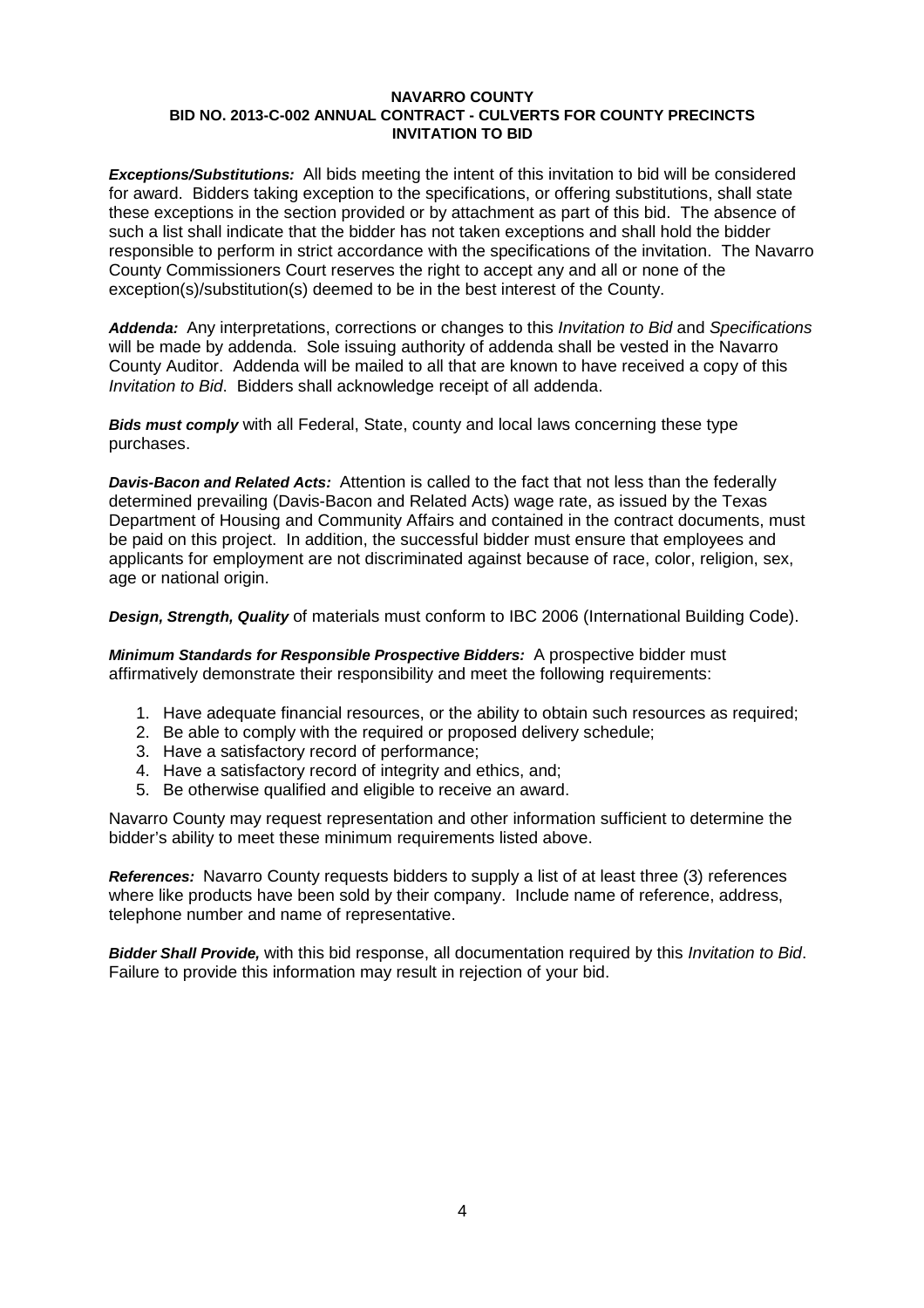*Successful Bidder Shall* defend, indemnify and save harmless Navarro County and all its officers, agents and employees from all suits, actions or other claims of any character, name and description brought for or on account of any injuries or damages received or sustained by any person, persons or property on account of any negligent act or fault of the successful bidder, or of any agent, employee, subcontractor or supplier in the execution of, or performance under, any contract which may result from bid award. Successful bidder indemnifies and will indemnify and save harmless Navarro County from liability, claim or demand on their part, agents, servants, customers and/or employees whether such liability, claim or demand arise from or happening upon or in any of the halls, elevators, entrances, stairways or approaches of or to the facilities within which the occupied premises are located. Successful bidder shall pay any judgment with costs which may be obtained against Navarro County growing out of such injury or damages.

*Insurance Requirements:* Any vendor that conducts business with Navarro County, whether it is for goods and/or services, must maintain lawful workers' compensation requirements and adequate liability limitations.

Within ten (10) days after contract award and prior to the commencement of any work or delivery, the County requires the successful vendor(s) to submit, to the County Auditor's Office, verification of the following coverages, showing Navarro County as the certificate holder with coverage dates inclusive to that of the contract award:

- a. *Workers' Compensation Coverage* meeting the acceptable requirements as established by the Texas Workers' Compensation Ace, Title 5, Subtitle A, Texas Labor Code; and
- b. *General Liability Insurance* meeting the following limits **\$1,000,000 per occurrence/ aggregate,** including products and completed operations coverage.

Vendors and/or their freight contractors must be prepared to show coverage verification prior to entering upon Navarro County Premises.

Failure to comply with lawful requirements or adequate liability requirements may result in delay of payments and/or cancellation of the contract.

*Termination of Contract:* This contract shall remain in effect until contract expires, delivery and acceptance of products and/or performance of services ordered or terminated by either party with thirty (30) days written notice prior to any cancellation. The successful bidder must state therein the reasons for such cancellation. Navarro County reserves the right to award canceled contract to the next lowest and best bidder as it deems to be in the best interest of the County.

*Termination for Default:* Navarro County reserves the right to terminate the contract for default if Contractor/Bidder breaches any of the terms therein, including warranties of Contractor/Bidder or if the Contractor/Bidder becomes insolvent or commits acts of bankruptcy. Such right of termination is in addition to and not in lieu of any other remedies which Navarro County may have in law or equity. Default may be construed as, but not limited to, failure to deliver the proper goods and/or services within the proper amount of time, and/or to properly perform any and all services required to Navarro County's satisfactions and/or to meet all other obligations and requirements. Navarro County may terminate the contract without cause upon thirty (30) days written notice.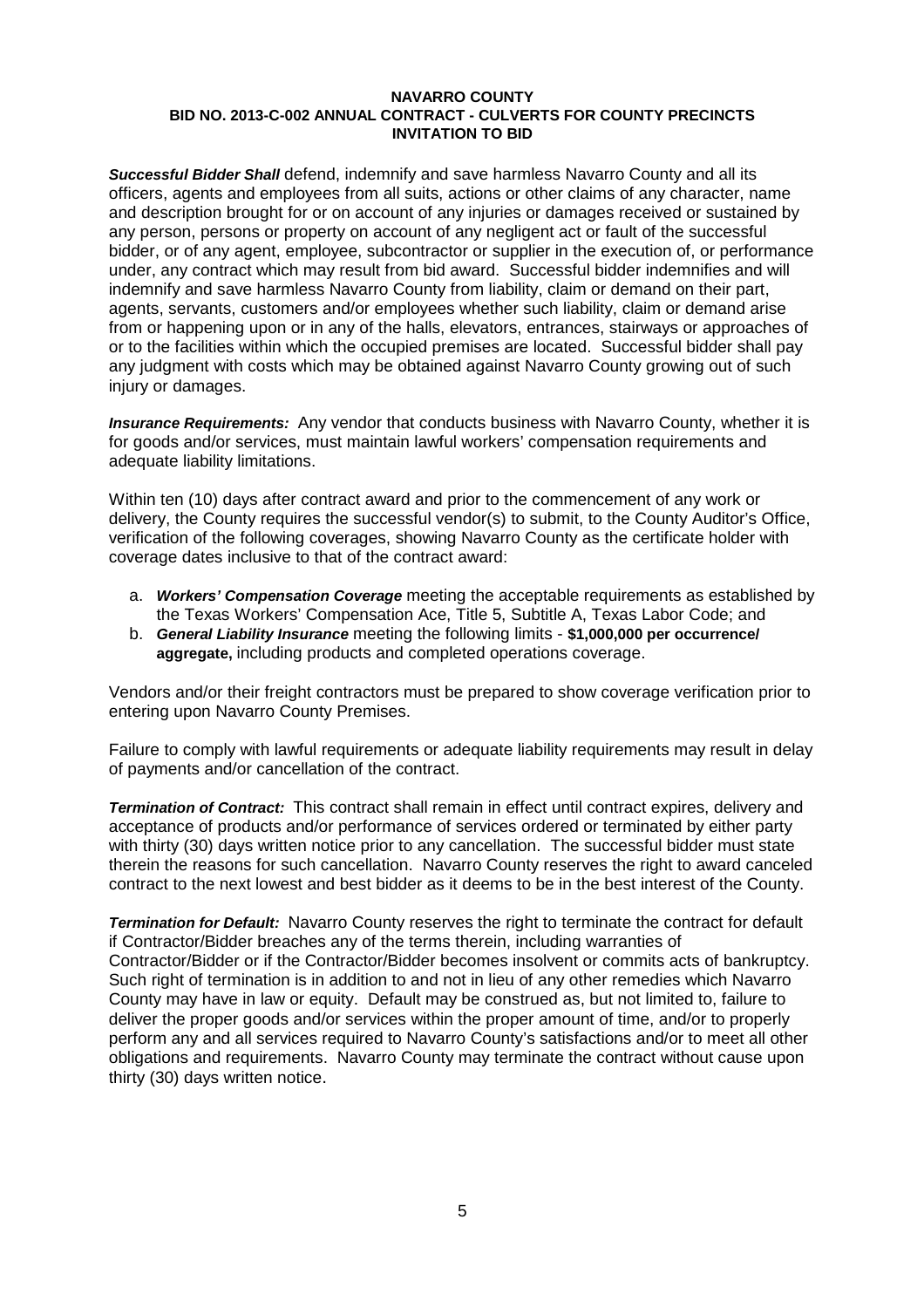*Notice:* Any notice provided by this bid (or required by law) to be given to the successful bidder by Navarro County shall be conclusively deemed to have been given and received on the next day after such written notice has been deposited in the mail in Corsicana, Texas, by Registered or Certified Mail with sufficient postage affixed thereto, provided this shall not prevent the giving of actual notice in any other manner.

*Purchase Order:* A purchase order will be generated by Navarro County to the successful bidder. The purchase order number must appear on all itemized invoices and packing slips. Navarro County will not be held responsible for any orders placed/delivered without a valid current purchase order number.

*Packing Slips* or other suitable shipping documents shall accompany each shipment and shall show: (a) name and address of successful bidder, (b) delivery location, (c) Navarro County purchase order number and (d) descriptive information as to the terms(s) delivered, including description, quantity, number of containers, etc.

*Invoices* Payment will be made from original vendor invoices only. Shipping documents will be considered informational only and will be held until an invoice is received. The County does not pay from monthly statements. Invoices shall show all information as stated above and mailed directly to the Navarro County Auditor's Office, 300 West Third Avenue, Suite 10, Corsicana, TX 75110.

**Payment** will be made upon receipt and acceptance, by the County, of the items ordered in accordance with the State of Texas "Prompt Payment Act", Article 610f, V.T.C.S. Successful bidder is required to pay subcontractors within ten (10) days.

*Items* supplied under this contract will be subject to the County's approval. Items found defective or not meeting specifications shall be picked up and replaced by the successful bidder at no expense to the County. If an item is not picked up within one (1) week after notification, the item will become a donation to the County for disposition.

*Samples:* When requested, samples shall be furnished free of expense to the County.

*Testing***:** Navarro County reserves the right to test equipment, supplies, material and goods proposed for quality, compliance with specifications and ability to meet the needs of the user. Demonstration units must be available for review.

*Warranty:* Contractor/Bidder shall furnish all data pertinent to warranties or guarantees which may apply. Contractor/Bidder may not limit or exclude any implied warranties. Contractor/Bidder warrants that product sold to the County shall conform to the standards established by the U.S. Department of Labor under the Occupational Safety and Health Act of 1970. In the event product does not conform to OSHA Standards, where applicable, Navarro County may return the product for correction or replacement at the Contractor's/Bidder's expense. If Contractor/Bidder fails to make the appropriate correction within a reasonable time, Navarro County may correct at the Contractor's/Bidder's expense.

*Remedies:* The successful bidder and Navarro County agree that both parties have all rights, duties and remedies available as stated in the Uniform Commercial Code.

*Venue:* This agreement will be governed and construed according to the laws of the State of Texas. This agreement is performable in Navarro County, Texas.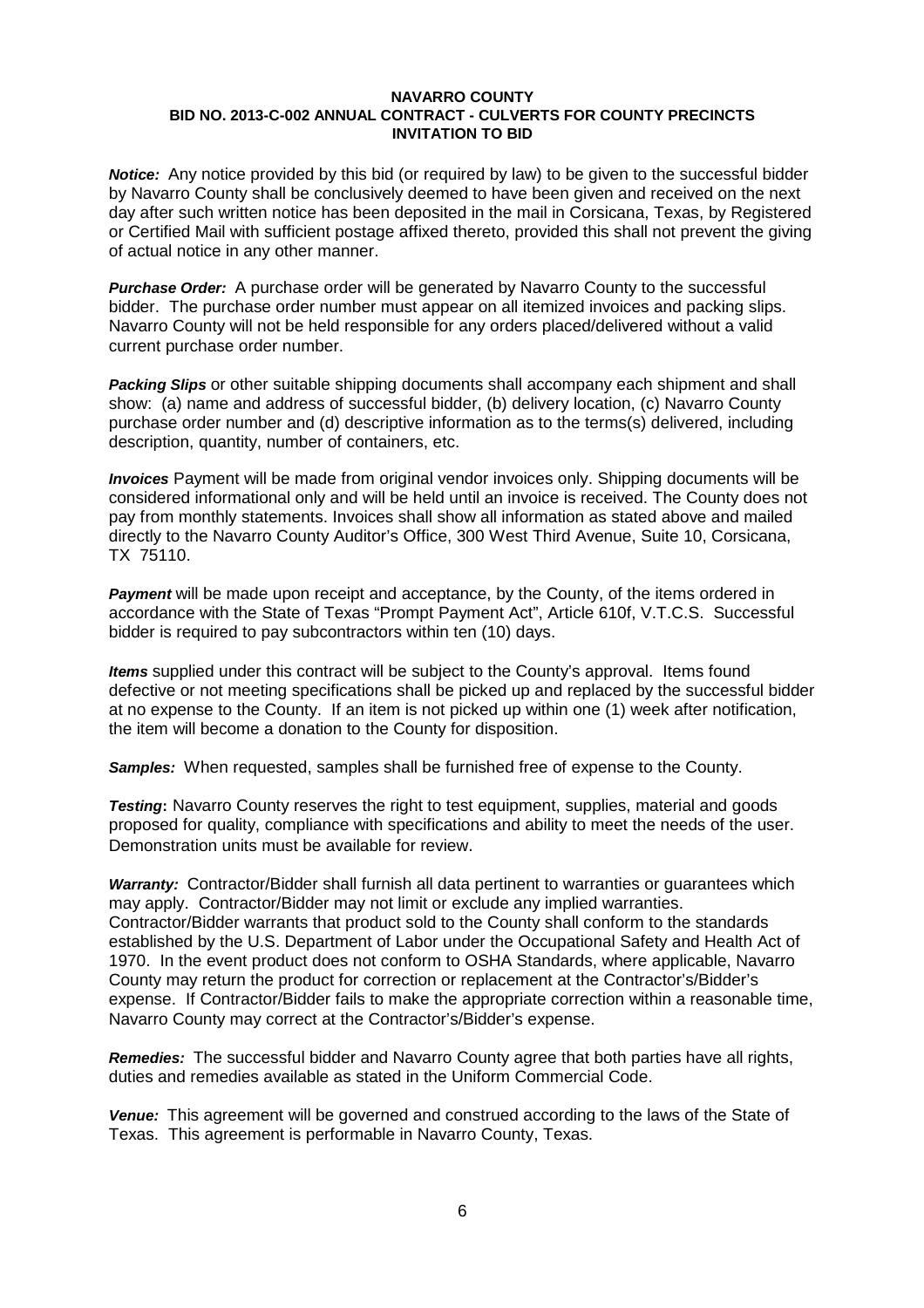*Assignment:* The successful bidder shall not sell, assign, transfer or convey this contract, in whole or in part, without the prior written consent of Navarro County.

*Silence of Specification:* The apparent silence of these specifications as to any detail or to the apparent omission of a detailed description concerning any point, shall be regarded as meaning that only the best commercial practices are to prevail. All interpretations of these specifications shall be made on the basis of this statement.

*Governmental Entities* within Navarro County utilizing inter-governmental contracts with Navarro County will be eligible, but not obligated, to purchase culverts under the contract(s) awarded as a result of this solicitation. All purchases by governmental entities other than Navarro County will be billed directly to that governmental entity and paid by that governmental entity. Navarro County will not be responsible for another governmental entity's debts.

*Navarro County reserves the right* to make purchases from State Government Contracts or other vendors to meet County needs.

*Any Questions* concerning this *Invitation to Bid* and *Specifications* should be directed to the Navarro County Auditor's Office at 903-654-3095.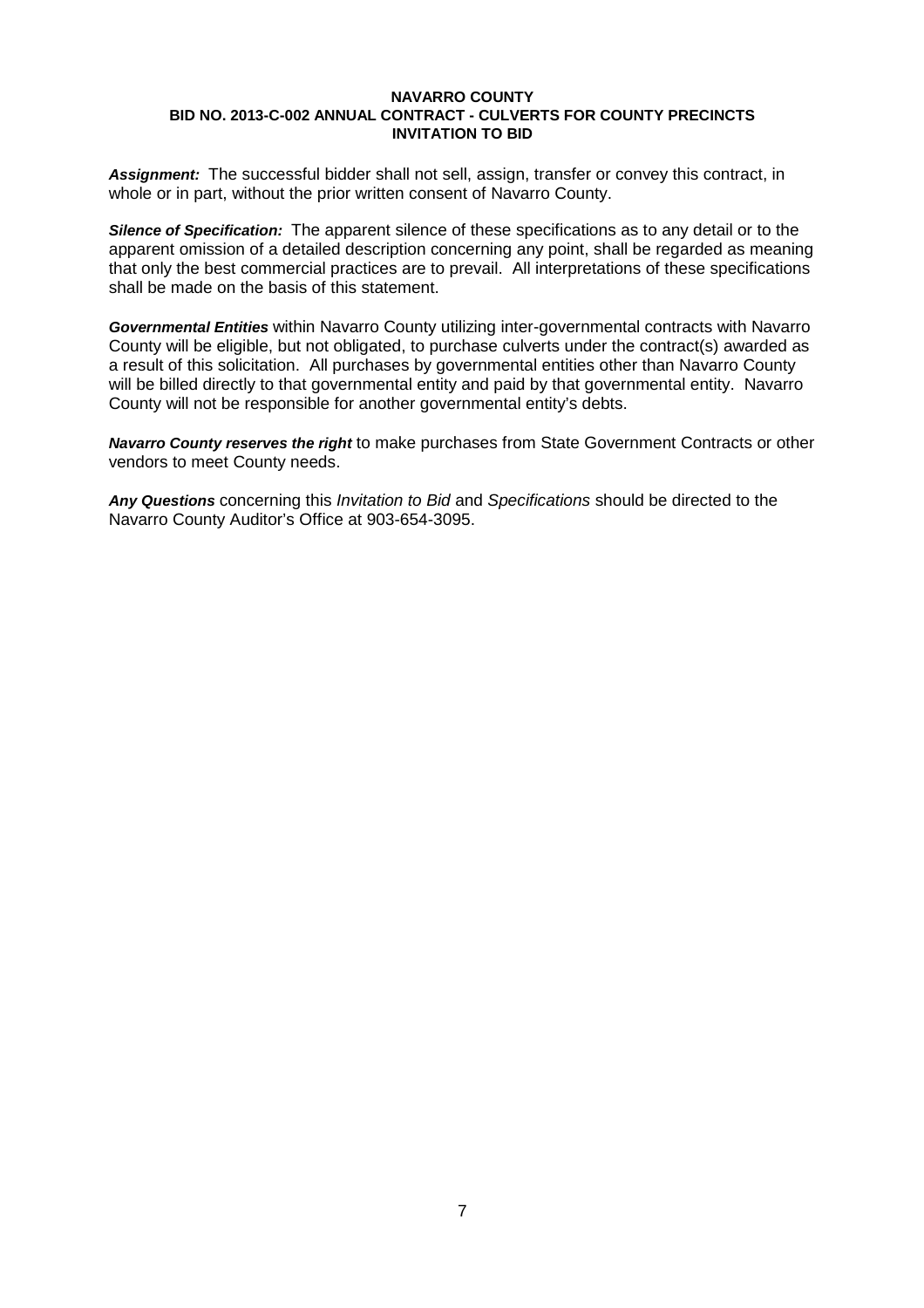Navarro County is requesting bids for an **Annual Contract - Culverts for County Precincts** as described in the following specifications. The contract period will be for twelve (12) months effective October 1, 2012 through September 30, 2013.

The successful bidder(s) may request a price change, in conjunction with a manufacturer's price change, by presenting to the Navarro County Auditor written evidence to support the price change. However, no price adjustments will be authorized for the first ninety (90) days from the date of contract award. The price change will be effective subsequent to approval by the Commissioners court and may not be retroactive.

All prices quoted in this contract will include all delivery costs, and freight to various locations (County Barns and/or job site) within Navarro County, according to the instructions of the Commissioner at the time the order is made. It is the responsibility of the contractor to deliver the product by owned or contracted means. County Barns are located at the following:

Pct 1 Barn - West Highway 31, Corsicana, Texas Pct 2 Barn - East Highway 31, Kerens, Texas Pct 3 Barn - West Highway 31, Dawson, Texas Pct 3 Barn – South Austin Ave., Richland, Texas Pct 4 Barn - Blooming Grove, Texas

Time of delivery, if delivered, must be coordinated with the Commissioner or his/her employee so that they can oversee the delivery.

The size and gauge of respective types of culverts being sought under this contract are outline on the attached Bidder's Response Form.

Diameters, as shown, must be measured by the *inside diameter* of the pipe.

All pipe ends will be finished and ground smooth, then regalvanized with cold galvanizing compound or recorrugated ends will be furnished, dependent on the preference of the Commissioner.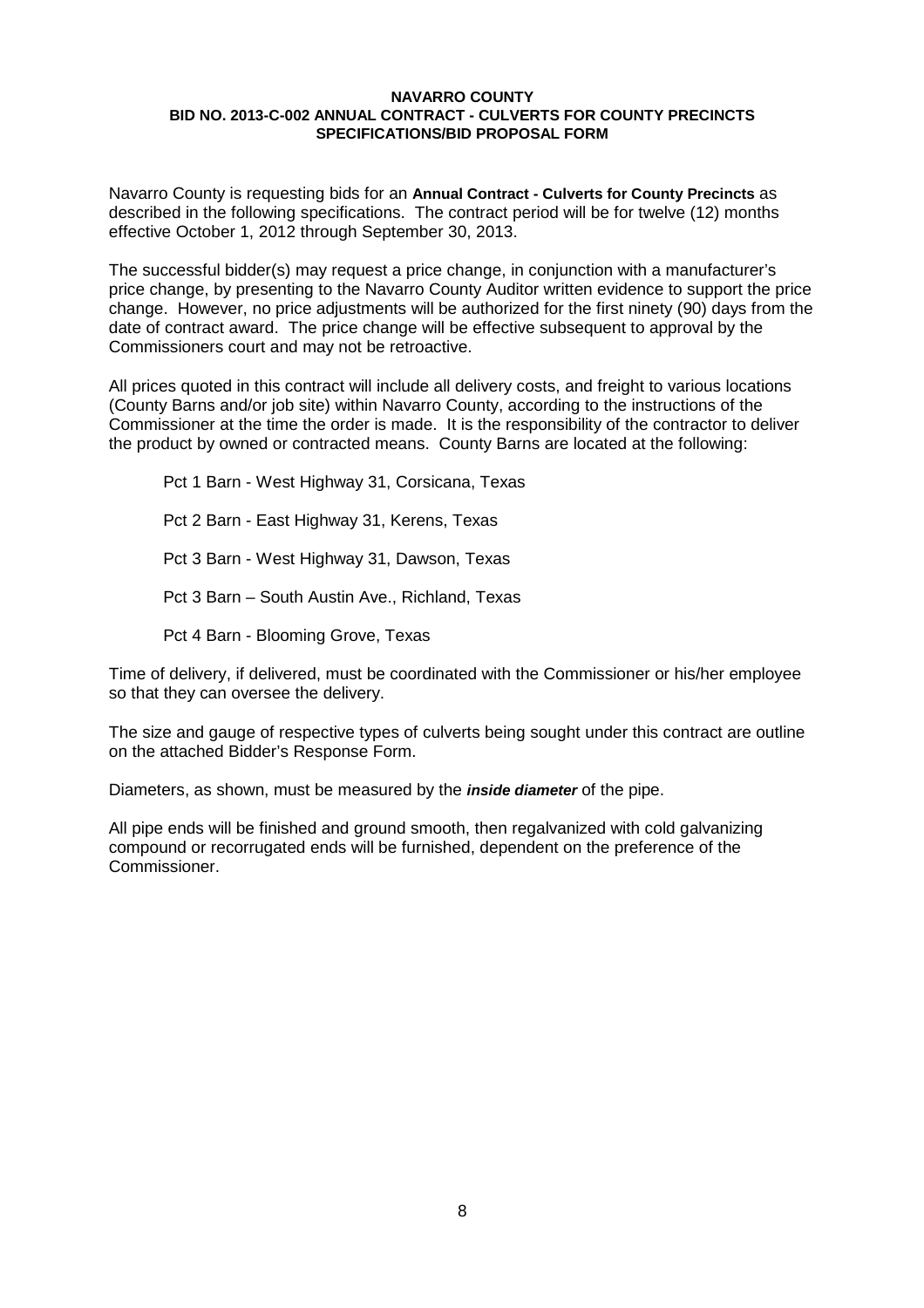| <b>FIRM SUBMITTING BID</b>                  |         | <b>FEDERAL ID NUMBER</b> |
|---------------------------------------------|---------|--------------------------|
|                                             |         |                          |
|                                             |         |                          |
| <b>ADDRESS</b>                              |         |                          |
|                                             |         |                          |
|                                             |         |                          |
| CITY, STATE, ZIP                            |         |                          |
|                                             |         |                          |
|                                             |         |                          |
| NAME AND TITLE OF INDIVIDUAL SUBMITTING BID |         |                          |
|                                             |         |                          |
|                                             |         |                          |
| TELEPHONE NO.                               | FAX NO. | E-MAIL                   |
|                                             |         |                          |
|                                             |         |                          |
| SIGNATURE OF AUTHORIZED REPRESENTATIVE      |         | <b>DATE</b>              |
|                                             |         |                          |

Having read and understood the instructions to Bidders and Specifications, we submit the following bid: **(all prices quoted FOB County Barn or job site)**

| <b>DIAMETER</b>              |                                | <b>PRICE</b> |
|------------------------------|--------------------------------|--------------|
| 12"                          |                                |              |
| 15"                          |                                |              |
| 18"                          |                                |              |
| 24"                          |                                |              |
| $30"$                        |                                |              |
| $36"$                        |                                |              |
| 42"                          |                                |              |
|                              | 3" X 1" Corrugation - 14 Gauge |              |
| 48"                          |                                |              |
| 60"                          |                                |              |
| 72"                          |                                |              |
| 96"                          |                                |              |
| Delivery from time of order: |                                |              |

## **2.66" X ½" Corrugation - 16 Gauge**

9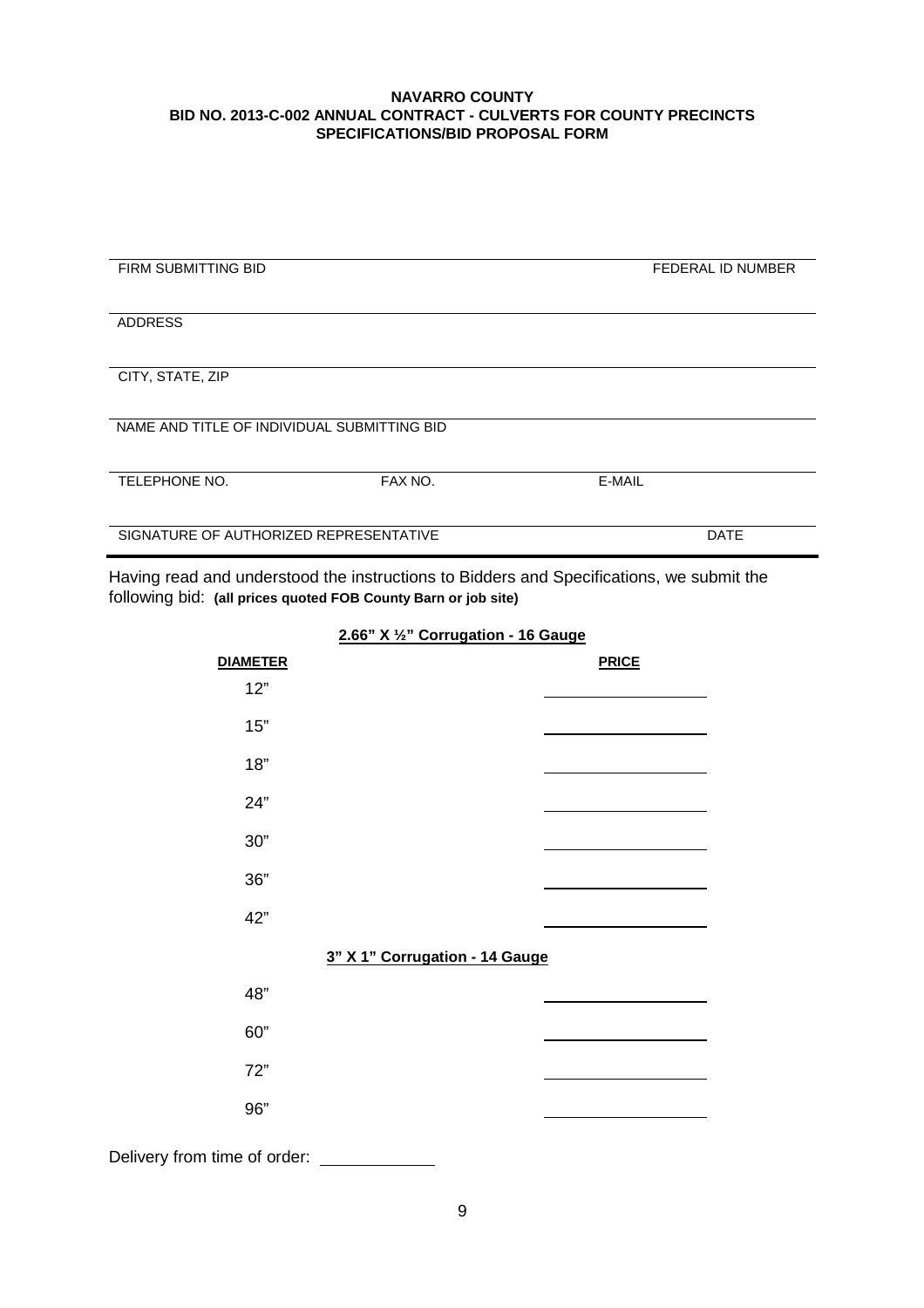| FIRM SUBMITTING BID |     |                  |     | FEDERAL ID NUMBER |
|---------------------|-----|------------------|-----|-------------------|
|                     |     | <b>DMP BANDS</b> |     |                   |
| 12"                 | 18" |                  | 30" | 42"               |
| 15"                 | 24" |                  | 36" | 48"               |

## **2 PC End Sections 6:1 Slope With Channel and Angle**

| 12" pair with $2 - 12$ " bands included  |  |
|------------------------------------------|--|
| 15" pair with $2 - 15$ " bands included  |  |
| 18" pair with $2 - 18$ " bands included  |  |
| 24" pair with $2 - 24$ " bands included  |  |
| $30"$ pair with $2 - 30"$ bands included |  |
| 36" pair with $2 - 36$ " bands included  |  |
|                                          |  |

Delivery from time of order:

 $\overline{\phantom{a}}$ 

All pipe ends will be finished and ground smooth, then regalvanized with cold galvanizing compound or recorrugated ends will be furnished, dependent on the preference of the Commissioner. If unable to meet these requirements please provide explanation and sample.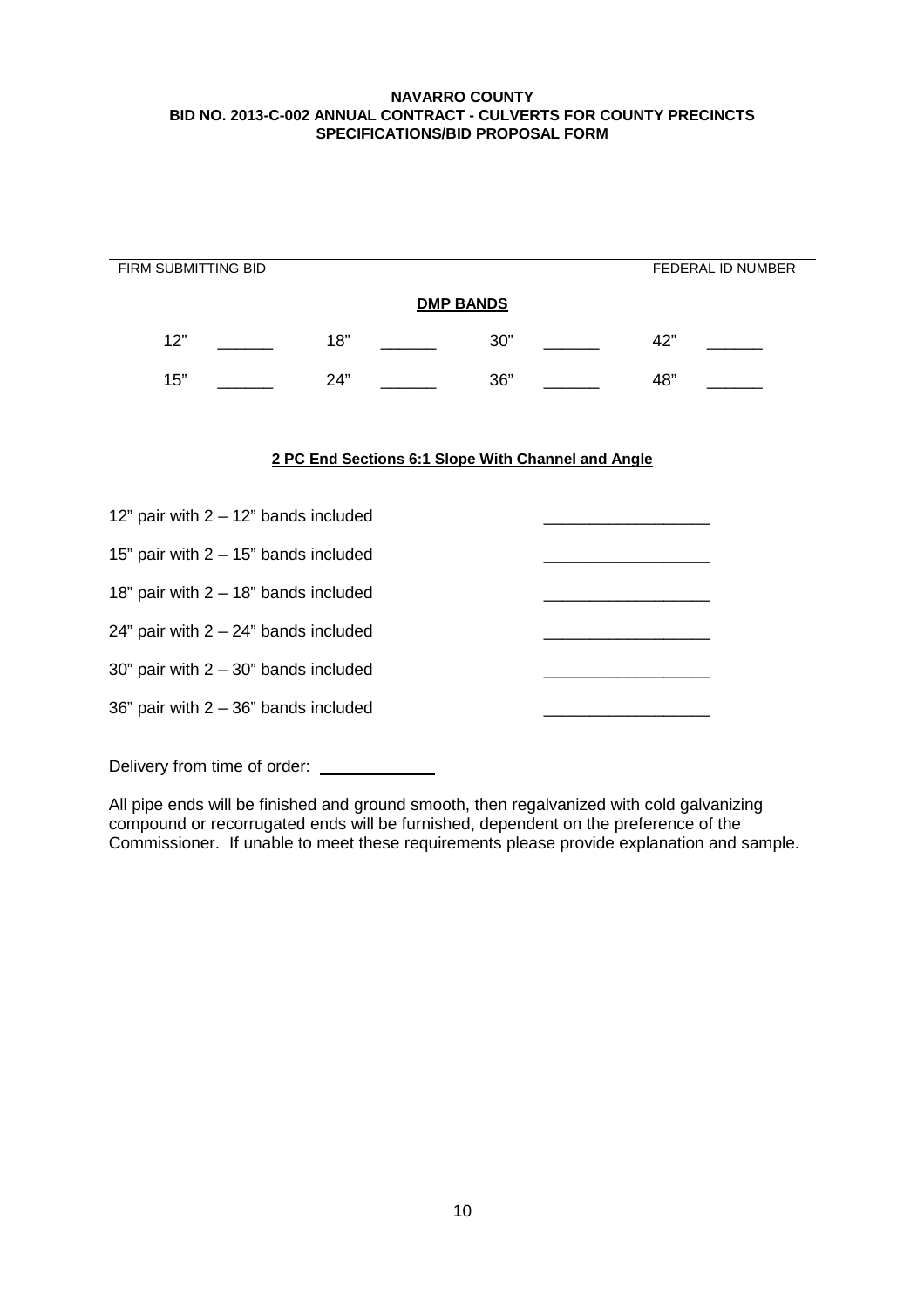## **BID PROPOSAL AFFIDAVIT**

The undersigned certifies that the bid prices in this proposal have been carefully reviewed and are submitted as correct and final. He further certifies that the bidder agrees to furnish any and/or all items upon which prices are extended at the price(s) offered, and upon the conditions contained in the specifications of the Invitation to Bid. The period of acceptance of this bid proposal will be thirty (30) calendar days from the date of the bid opening.

STATE OF TEXAS § COUNTY OF NAVARRO §

| BEFORE ME, the undersigned authority, a Notary Public in and for the State of Texas, on this                    |            |  |
|-----------------------------------------------------------------------------------------------------------------|------------|--|
| day personally appeared express the contract of the contract of the contract of the contract of the contract of | who, after |  |
| being duly sworn, did depose and say: "I, _________________________________, am a duly                          |            |  |
|                                                                                                                 | , and have |  |
| been authorized to execute the foregoing bid proposal on their behalf. I hereby certify that the                |            |  |
| foregoing proposal has not been prepared in collusion with any other bidder or other person or                  |            |  |
| persons engaged in the same line of business prior to the official opening of this bid. Further, I              |            |  |
| certify that the bidder is not now, nor has he been for the past six (6) months, directly or                    |            |  |
| indirectly concerned in any pool or agreement or combination, to control the price of the                       |            |  |
| services or materials bid on, or to influence any person or persons to bid or not to bid thereon.               |            |  |
|                                                                                                                 |            |  |

Name and Address of Bidder:

Telephone:

By: Title:

(Type of Print Name)

Signature:

SUBSCRIBED AND SWORN to before me by the above named on this the \_\_\_\_\_ day of

 $\frac{1}{2}$ , 20  $\frac{1}{2}$ .

 $\overline{\phantom{a}}$ 

Notary Public in and for the State of Texas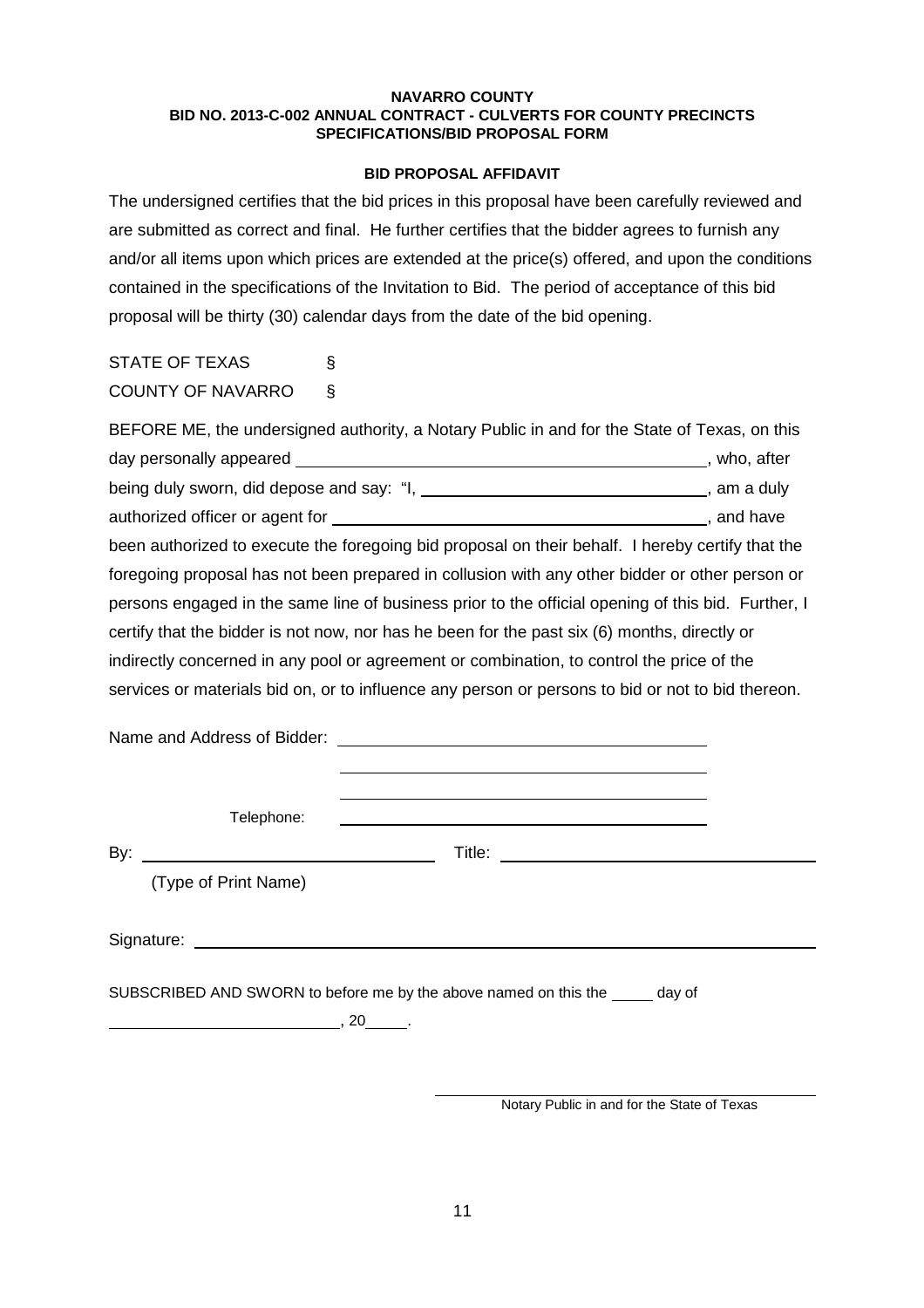## **VENDOR REFERENCES**

Please list three (3) references of current customers who can verify the quality of service your company provides. The County prefers customers of similar size and scope of work to this proposal. *This form must be returned with your proposal.*

## **REFERENCE 1**

| Address:                                |                                                                                                                       |  |
|-----------------------------------------|-----------------------------------------------------------------------------------------------------------------------|--|
|                                         |                                                                                                                       |  |
|                                         |                                                                                                                       |  |
| Contract Period: _____________________  | Scope of Work: ________________________                                                                               |  |
|                                         | <b>REFERENCE 2</b>                                                                                                    |  |
|                                         |                                                                                                                       |  |
| Address:                                |                                                                                                                       |  |
|                                         |                                                                                                                       |  |
|                                         |                                                                                                                       |  |
| Contract Period: ______________________ | Scope of Work: ________________________                                                                               |  |
|                                         | <b>REFERENCE 3</b>                                                                                                    |  |
|                                         |                                                                                                                       |  |
| Address:                                | <u> 1989 - Johann Harry Harry Harry Harry Harry Harry Harry Harry Harry Harry Harry Harry Harry Harry Harry Harry</u> |  |
|                                         |                                                                                                                       |  |
|                                         |                                                                                                                       |  |
| Contract Period: ___________________    |                                                                                                                       |  |
|                                         |                                                                                                                       |  |

Company Name: \_\_\_\_\_\_\_\_\_\_\_\_\_\_\_\_\_\_\_\_\_\_\_\_\_\_\_\_\_\_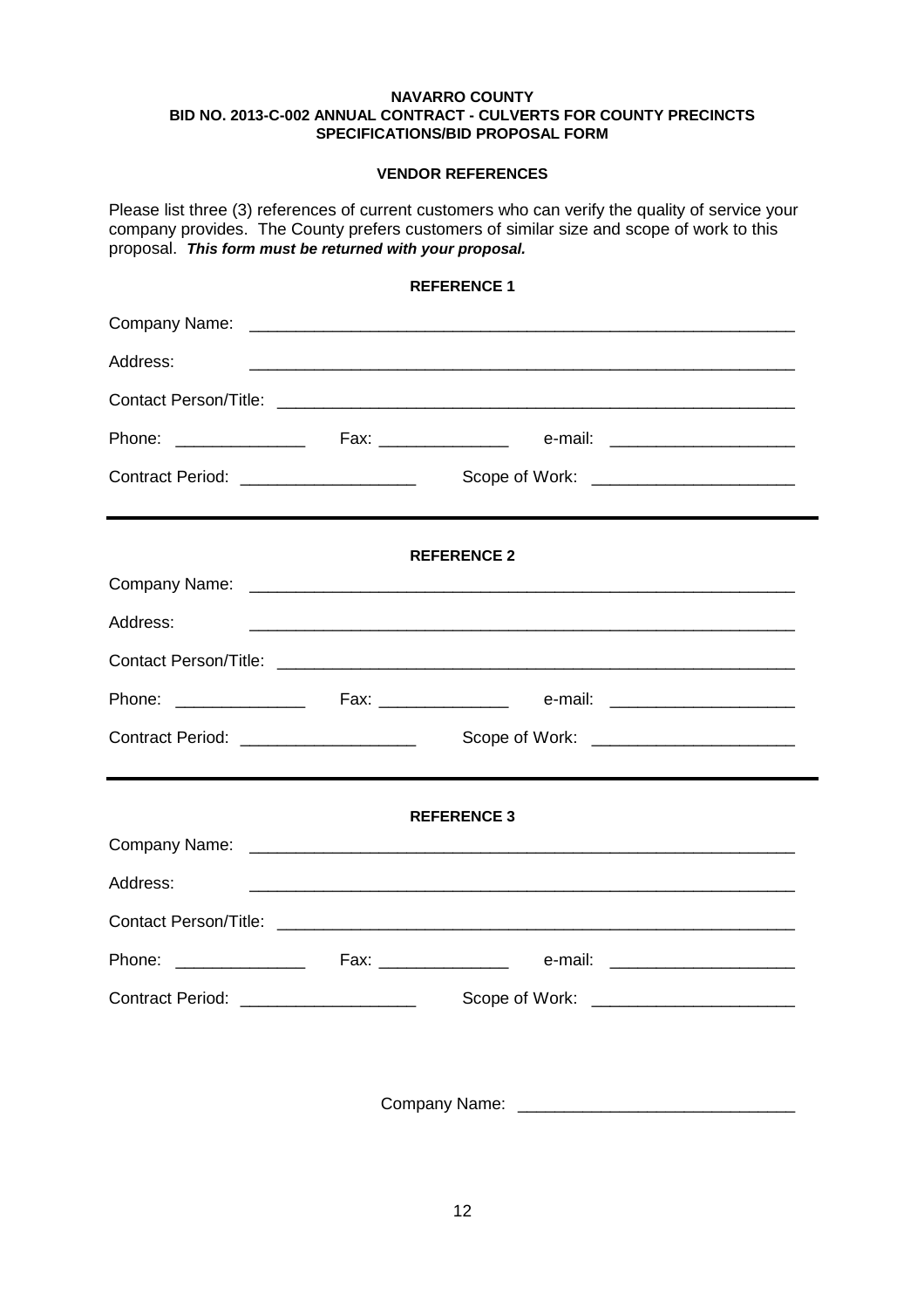| <b>CONFLICT OF INTEREST QUESTIONNAIRE</b><br>For vendor or other person doing business with local governmental entity                                                                                                                                                                                                                                                         | <b>FORM CIQ</b>    |  |  |
|-------------------------------------------------------------------------------------------------------------------------------------------------------------------------------------------------------------------------------------------------------------------------------------------------------------------------------------------------------------------------------|--------------------|--|--|
| This questionnaire reflects changes made to the law by H.B. 1491, 80th Leg., Regular Session.                                                                                                                                                                                                                                                                                 | OFFICE USE ONLY    |  |  |
| This questionnaire is being filed in accordance with Chapter 176, Local Government Code<br>by a person who has a business relationship as defined by Section 176.001(1-a) with a local<br>governmental entity and the person meets requirements under Section 176.006(a).<br>By law this questionnaire must be filed with the records administrator of the local governmental | Date Received      |  |  |
| entity not later than the 7th business day after the date the person becomes aware of facts<br>that require the statement to be filed. See Section 176.006, Local Government Code.                                                                                                                                                                                            |                    |  |  |
| A person commits an offense if the person knowingly violates Section 176.006, Local<br>Government Code. An offense under this section is a Class C misdemeanor.                                                                                                                                                                                                               |                    |  |  |
| Name of person who has a business relationship with local governmental entity.                                                                                                                                                                                                                                                                                                |                    |  |  |
| 2<br>Check this box if you are filing an update to a previously filed questionnaire.                                                                                                                                                                                                                                                                                          |                    |  |  |
| (The law requires that you file an updated completed questionnaire with the appropriate filing authority not<br>later than the 7th business day after the date the originally filed questionnaire becomes incomplete or inaccurate.)                                                                                                                                          |                    |  |  |
| з<br>Name of local government officer with whom filer has employment or business relationship.                                                                                                                                                                                                                                                                                |                    |  |  |
| Name of Officer                                                                                                                                                                                                                                                                                                                                                               |                    |  |  |
| This section (item 3 including subparts A, B, C & D) must be completed for each officer with whom the filer has an<br>employment or other business relationship as defined by Section 176.001(1-a), Local Government Code. Attach additional<br>pages to this Form CIQ as necessary.                                                                                          |                    |  |  |
| A. Is the local government officer named in this section receiving or likely to receive taxable income, other than investment<br>income, from the filer of the questionnaire?                                                                                                                                                                                                 |                    |  |  |
| No<br>Yes                                                                                                                                                                                                                                                                                                                                                                     |                    |  |  |
| B. Is the filer of the questionnaire receiving or likely to receive taxable income, other than investment income, from or at the<br>direction of the local government officer named in this section AND the taxable income is not received from the local<br>governmental entity?                                                                                             |                    |  |  |
| No<br>Yes                                                                                                                                                                                                                                                                                                                                                                     |                    |  |  |
| C. Is the filer of this questionnaire employed by a corporation or other business entity with respect to which the local<br>government officer serves as an officer or director, or holds an ownership of 10 percent or more?                                                                                                                                                 |                    |  |  |
| No<br>Yes                                                                                                                                                                                                                                                                                                                                                                     |                    |  |  |
| D. Describe each employment or business relationship with the local government officer named in this section.                                                                                                                                                                                                                                                                 |                    |  |  |
|                                                                                                                                                                                                                                                                                                                                                                               |                    |  |  |
| 4                                                                                                                                                                                                                                                                                                                                                                             |                    |  |  |
| Signature of person doing business with the governmental entity                                                                                                                                                                                                                                                                                                               | Date               |  |  |
|                                                                                                                                                                                                                                                                                                                                                                               | Adopted 06/29/2007 |  |  |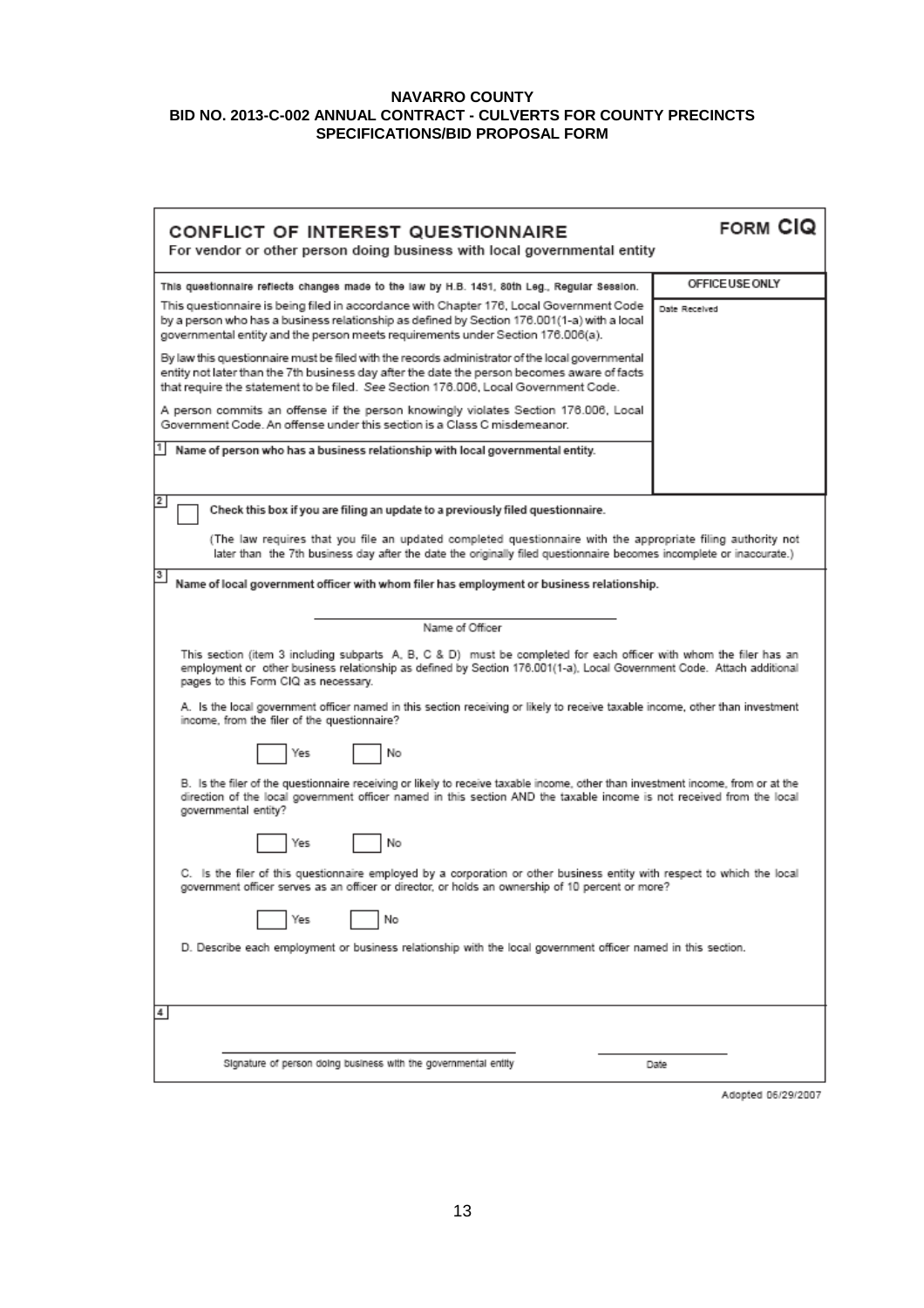## **Contract Checklist**

This project will be bid, let and constructed according to the International Building Code 2006 Standards and the Texas Department of Transportation 2004 Standard Specifications for Construction and Maintenance of Highways, Streets and Bridges.

Following are required Documents to be submitted with the Bid Form:

- A Statement of Bidder's Qualifications must be completed and submitted with the Bid Form.
	- A Conflict of Interest Questionnaire must be completed and submitted with the Bid Form.

A list of references must be submitted with the form.

A Bid Proposal Affidavit must be submitted with the Bid Form.

If any statements were *not* checked please provide an explanation in the given area below.

\_\_\_\_\_\_\_\_\_\_\_\_\_\_\_\_\_\_\_\_\_\_\_\_\_\_\_\_\_\_\_\_\_\_\_\_\_\_\_\_\_\_\_\_\_\_\_\_\_\_\_\_\_\_\_\_\_\_\_\_\_\_\_\_ \_\_\_\_\_\_\_\_\_\_\_\_\_\_\_\_\_\_\_\_\_\_\_\_\_\_\_\_\_\_\_\_\_\_\_\_\_\_\_\_\_\_\_\_\_\_\_\_\_\_\_\_\_\_\_\_\_\_\_\_\_\_\_\_ \_\_\_\_\_\_\_\_\_\_\_\_\_\_\_\_\_\_\_\_\_\_\_\_\_\_\_\_\_\_\_\_\_\_\_\_\_\_\_\_\_\_\_\_\_\_\_\_\_\_\_\_\_\_\_\_\_\_\_\_\_\_\_\_ \_\_\_\_\_\_\_\_\_\_\_\_\_\_\_\_\_\_\_\_\_\_\_\_\_\_\_\_\_\_\_\_\_\_\_\_\_\_\_\_\_\_\_\_\_\_\_\_\_\_\_\_\_\_\_\_\_\_\_\_\_\_\_\_ \_\_\_\_\_\_\_\_\_\_\_\_\_\_\_\_\_\_\_\_\_\_\_\_\_\_\_\_\_\_\_\_\_\_\_\_\_\_\_\_\_\_\_\_\_\_\_\_\_\_\_\_\_\_\_\_\_\_\_\_\_\_\_\_ \_\_\_\_\_\_\_\_\_\_\_\_\_\_\_\_\_\_\_\_\_\_\_\_\_\_\_\_\_\_\_\_\_\_\_\_\_\_\_\_\_\_\_\_\_\_\_\_\_\_\_\_\_\_\_\_\_\_\_\_\_\_\_\_ \_\_\_\_\_\_\_\_\_\_\_\_\_\_\_\_\_\_\_\_\_\_\_\_\_\_\_\_\_\_\_\_\_\_\_\_\_\_\_\_\_\_\_\_\_\_\_\_\_\_\_\_\_\_\_\_\_\_\_\_\_\_\_\_ \_\_\_\_\_\_\_\_\_\_\_\_\_\_\_\_\_\_\_\_\_\_\_\_\_\_\_\_\_\_\_\_\_\_\_\_\_\_\_\_\_\_\_\_\_\_\_\_\_\_\_\_\_\_\_\_\_\_\_\_\_\_\_\_ \_\_\_\_\_\_\_\_\_\_\_\_\_\_\_\_\_\_\_\_\_\_\_\_\_\_\_\_\_\_\_\_\_\_\_\_\_\_\_\_\_\_\_\_\_\_\_\_\_\_\_\_\_\_\_\_\_\_\_\_\_\_\_\_

> \_\_\_\_\_\_\_\_\_\_\_\_\_\_\_\_\_\_\_\_\_\_\_\_\_ Contractor Signature Date